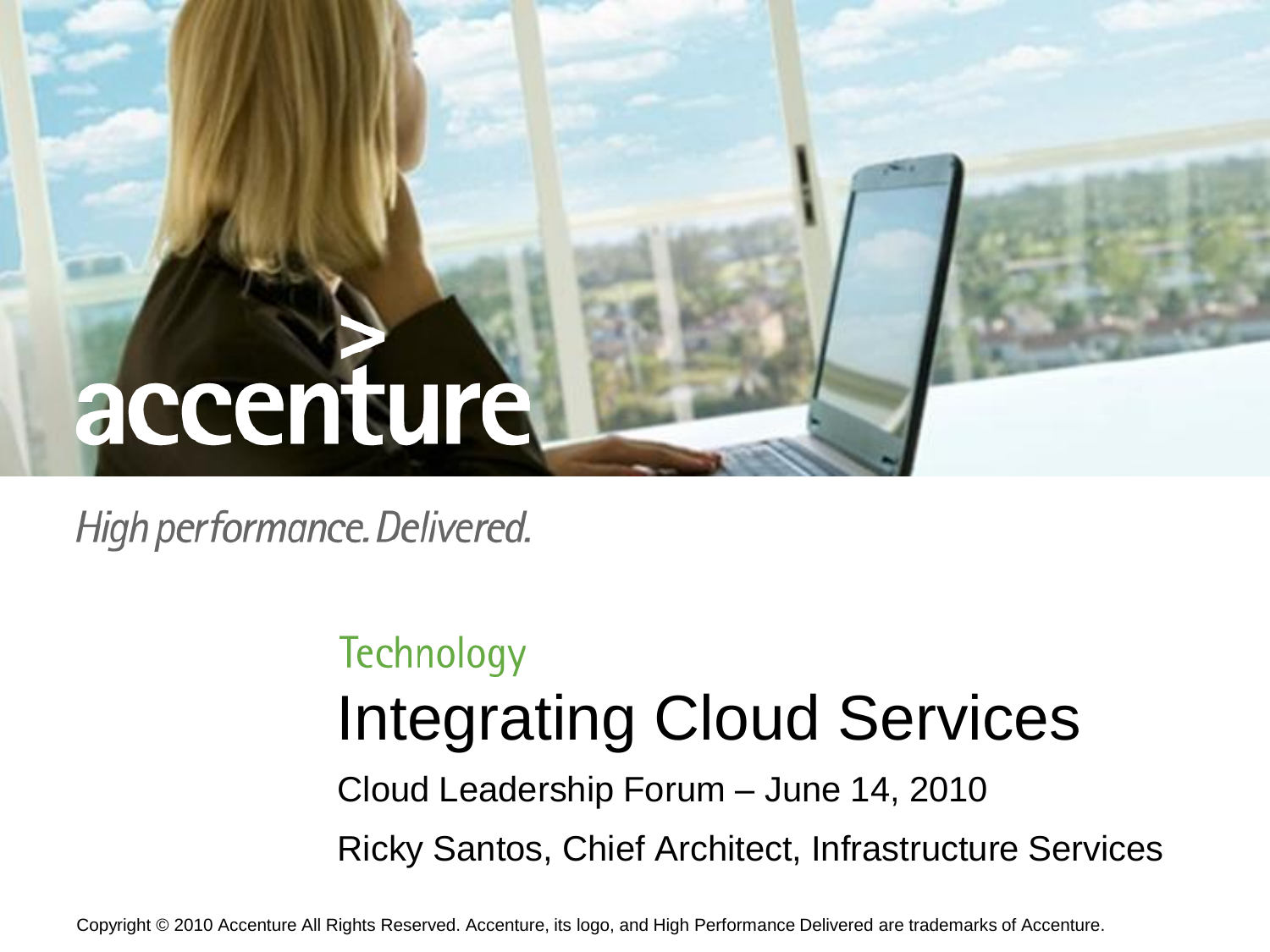## **Cloud computing promise**

The cloud comprises a set of next generation technologies which enable services and solutions that are….

- Lower total cost of ownership and capital requirement
- Operationally, contractually and financially flexible
- Able to match or improve the functionality that you have today, getting better over time
- Available as soon as you are ready for it

These characteristics will unleash the full potential of cloud computing: the ability to launch new businesses in new markets creating new revenue streams quickly and inexpensively.

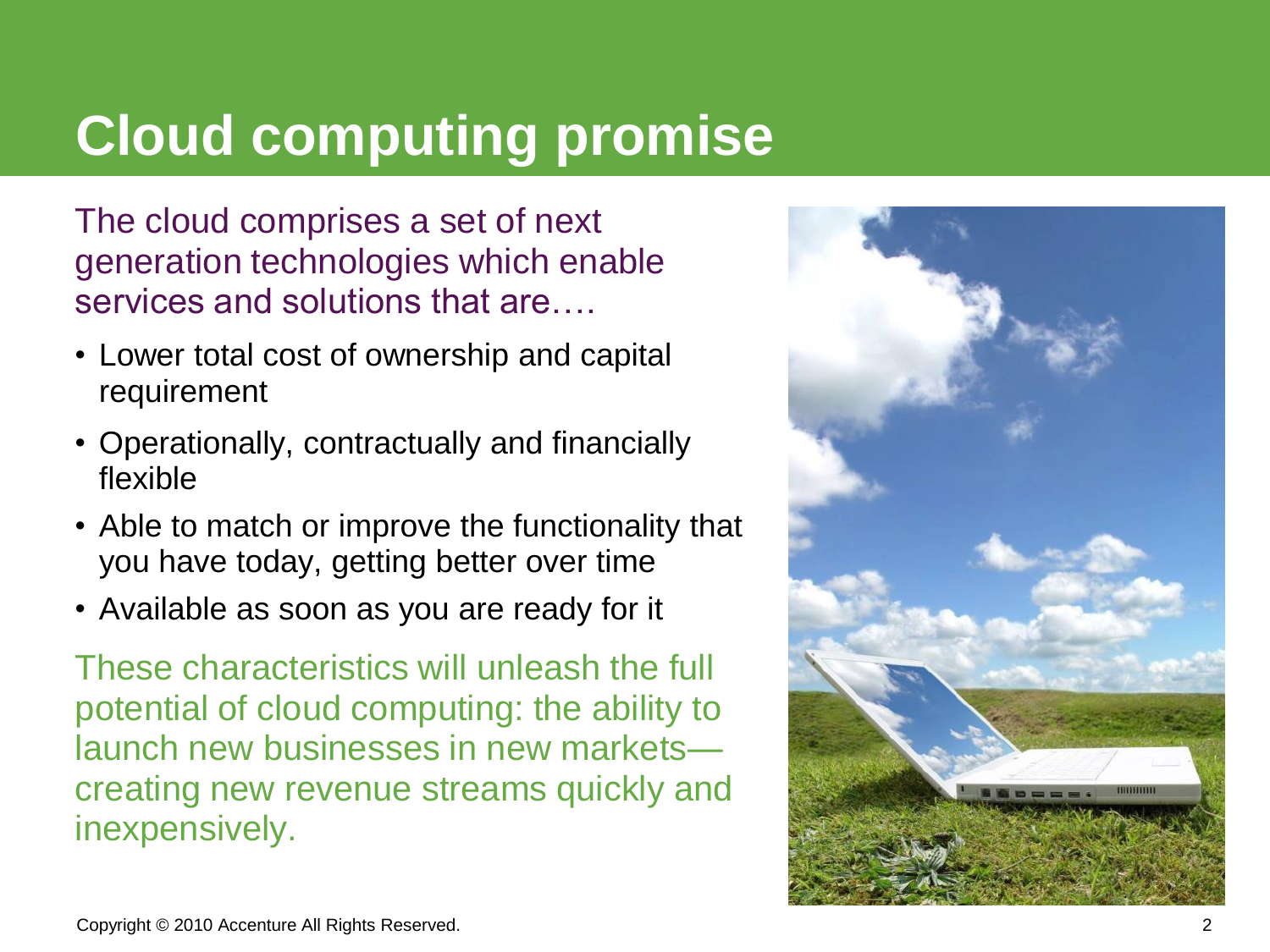### **Company executives expect to use IT to deliver multiple benefits across their businesses**

Which of the following are likely to form part of your company's strategic response to identified challenges and opportunities over the next five years?



Copyright © 2010 Accenture All Rights Reserved. The performance where technology and the multi-polar world meet," Accenture 2010 3 From: "Global connection to global orchestration: Future business models for high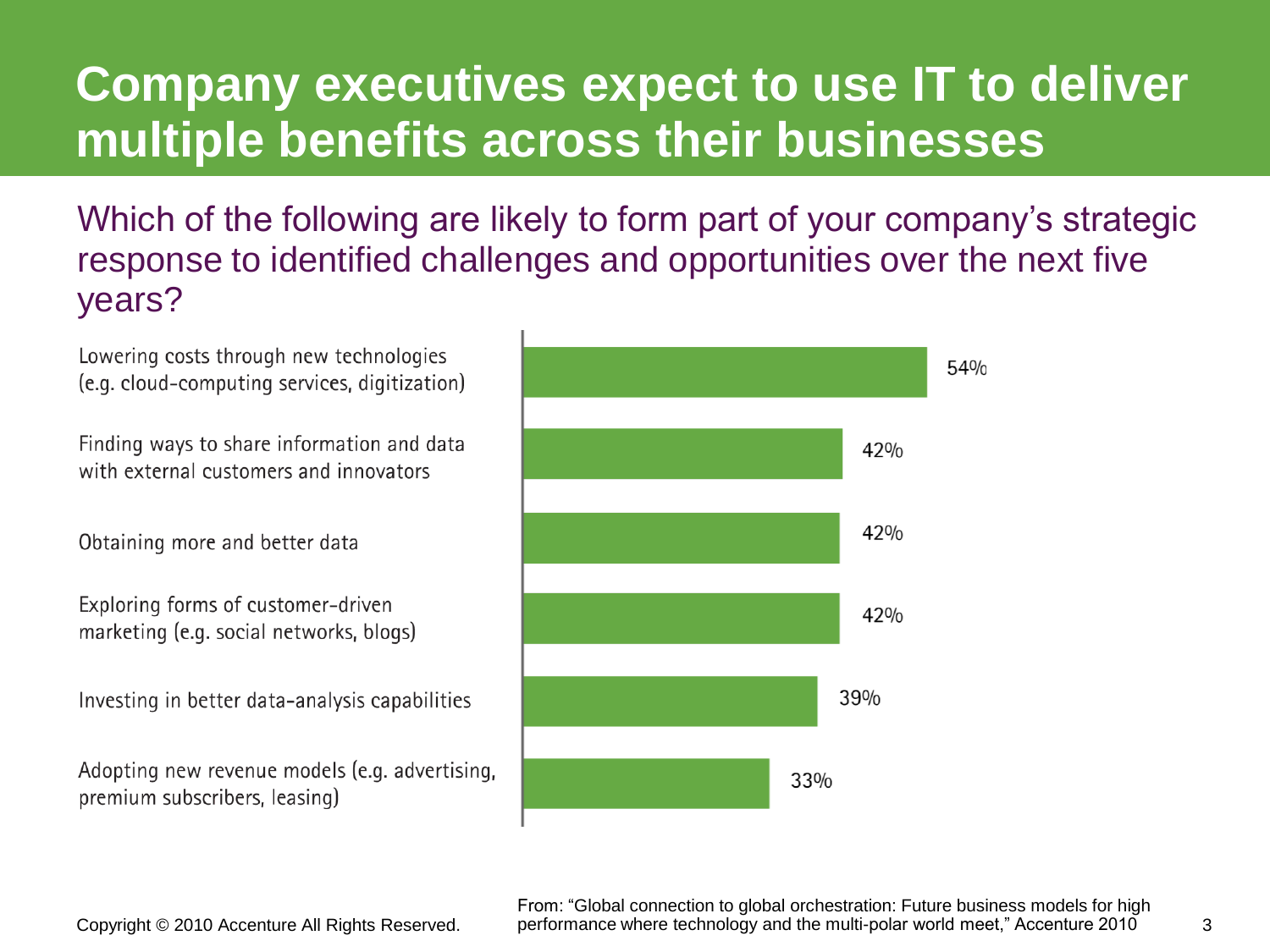### **IT environments have grown increasingly complex, with many new issues requiring the attention of CIOs**

- Technology is not the problem—how it is applied, and how it performs is.
- Experience, solutions and methods exist they just aren't always used.
- Too much is being spent on old complex IT systems that are struggling to deliver competitive advantage.
- Walking away from existing large, complex, "proprietary" systems isn't feasible either.
- Evidence shows that organizations that invest in technology as a competitive advantage trump those that do not.
- Many do it without spending more.
- Users are more empowered than ever to get the technology and tools they need they simply download it off the Internet.



Copyright © 2010 Accenture All Rights Reserved. 4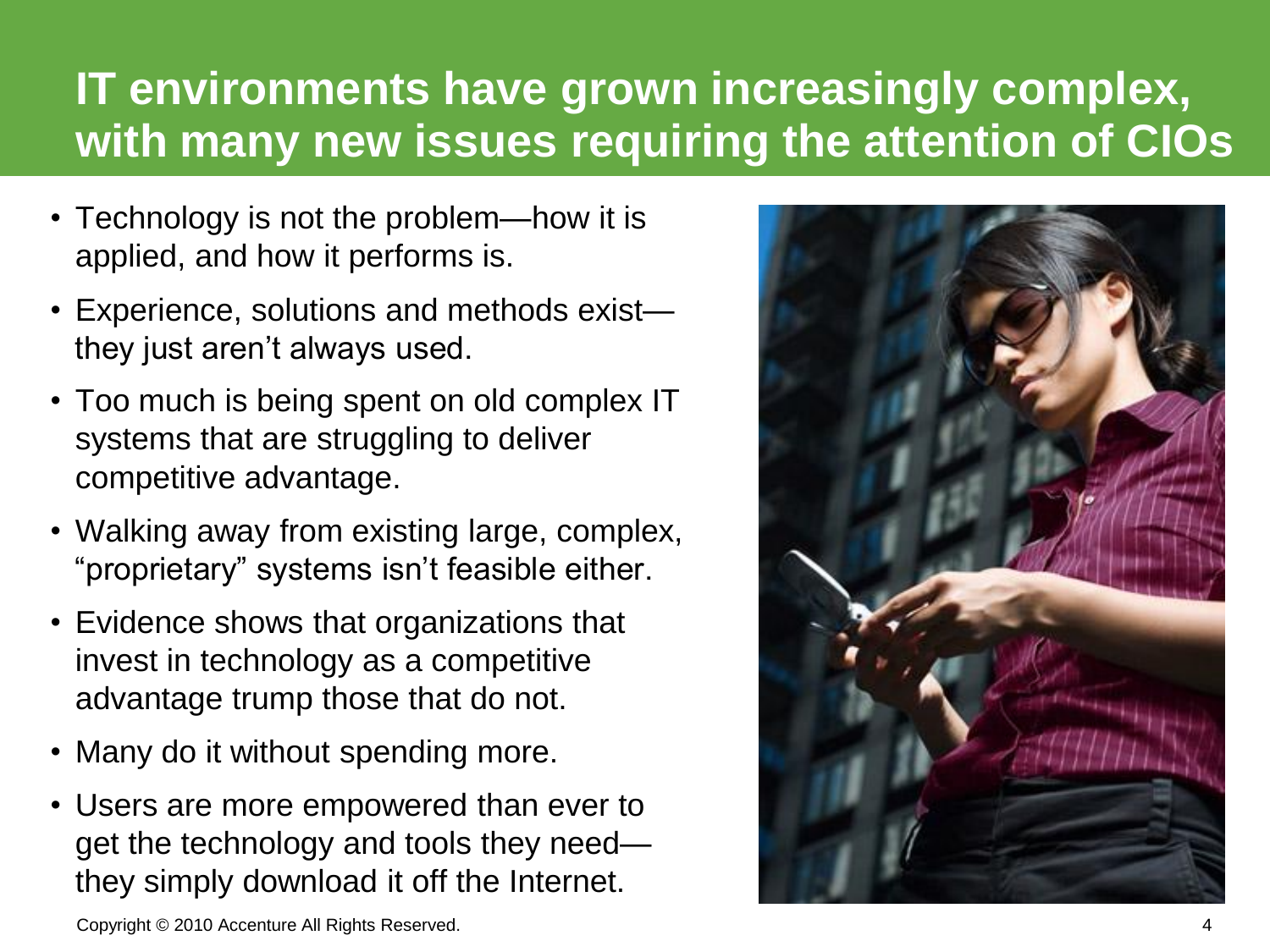### **Addressing complexity**

### **Aspects of complexity**

#### • Globalized service delivery

- Customized and differentiated service levels
- Technology advancements, proliferation
- Multisourcing
- Policy **Management**

• Service integration has evolved as a separate discipline to manage the increasing complexity

• Cross-functional services can be used to deliver the desired outcome from service integration

### **New solutions Emergence of cloud technologies**

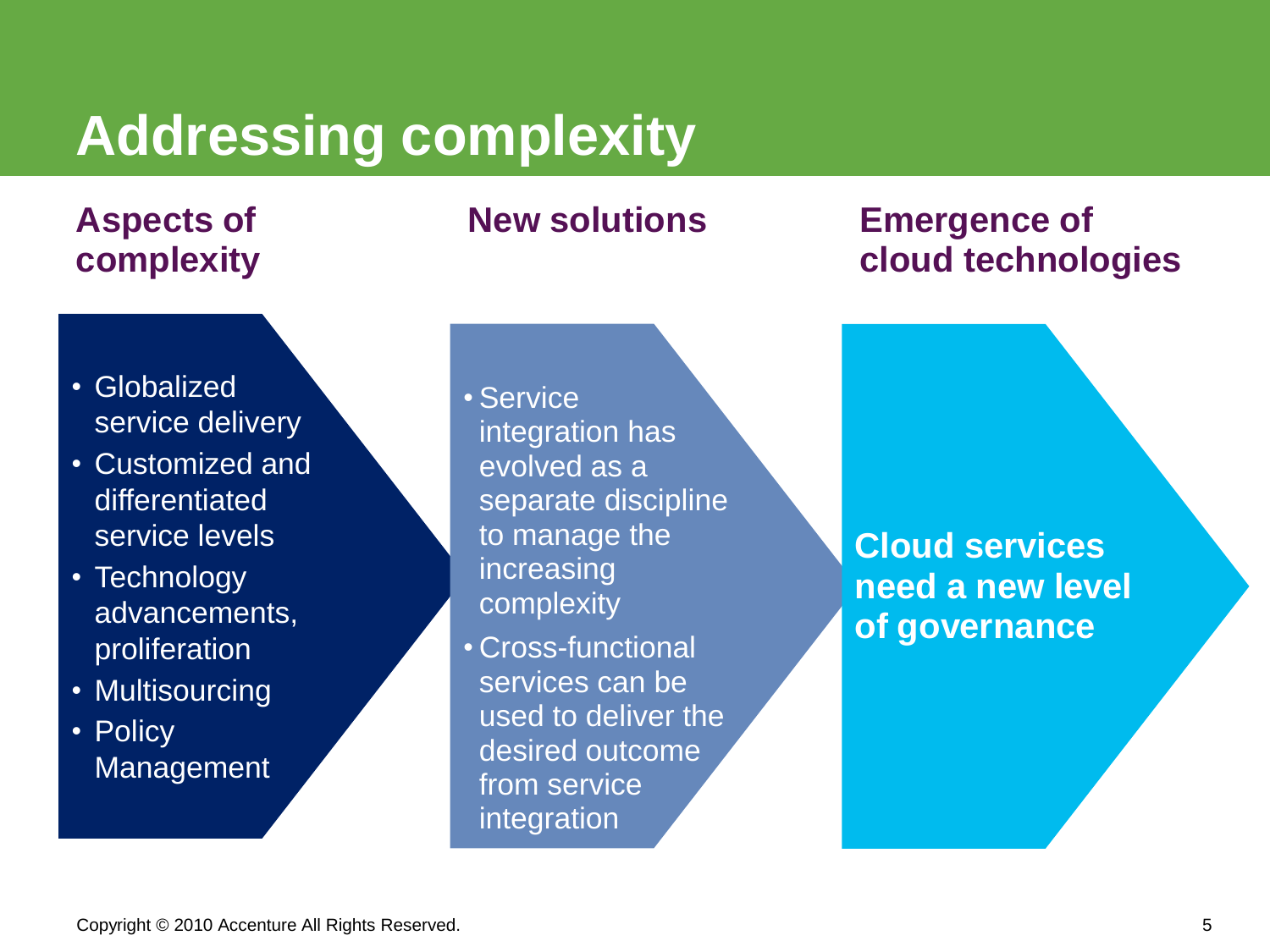### **Next generation of IT needs a structured 'ecosystem' of management capability**



Copyright © 2010 Accenture All Rights Reserved. 6